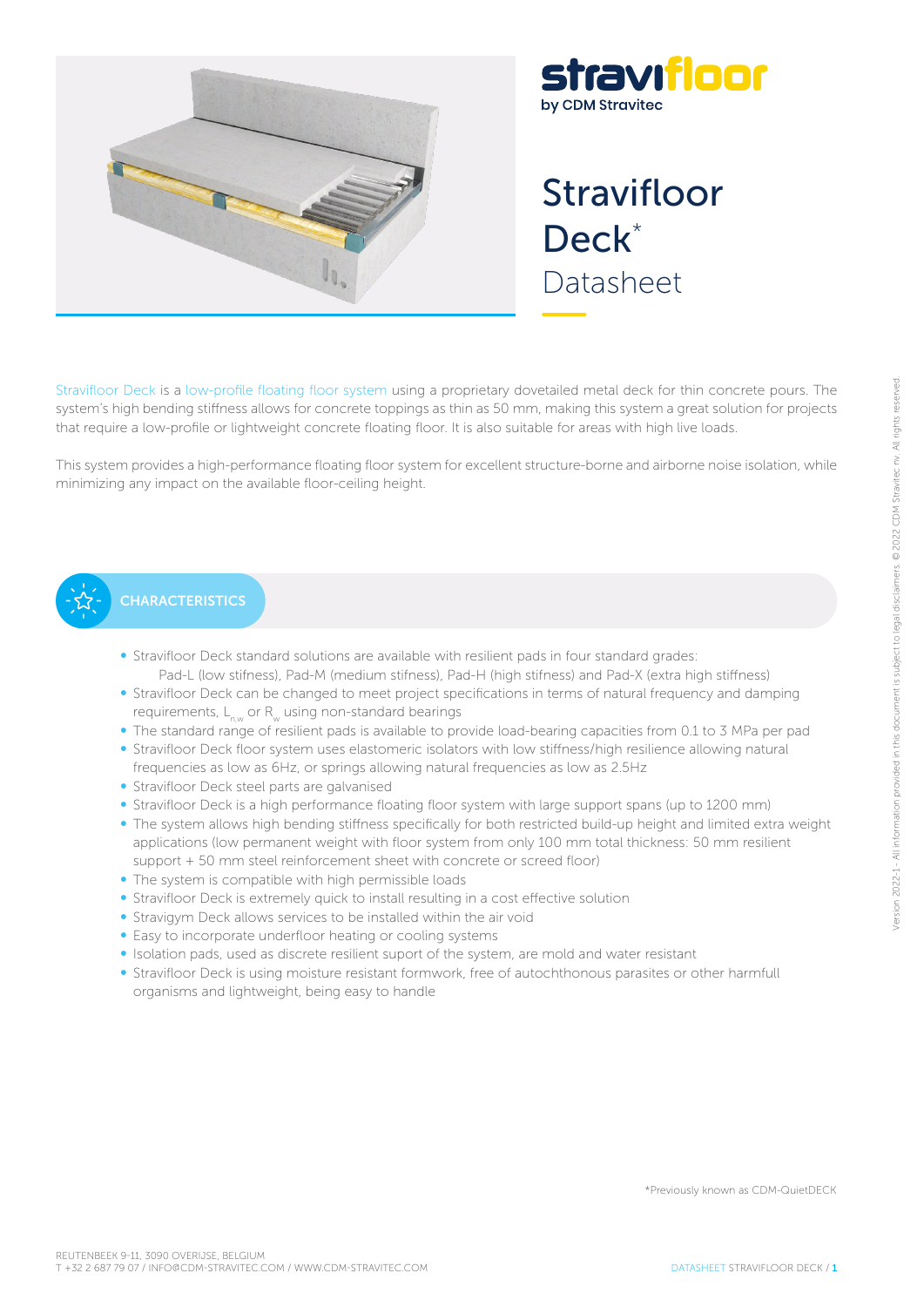# Dovetailed sheeting

### **Details**

Profiled sheet in steel S320GD + Z100 N-A-C finishing, according to NEN-EN10147 (Z275 can be supplied upon request).

#### **Note**

Cold rolled steel sheet must be covered with a relatively thin layer (min. 'fine grade' concrete thickness: 16 mm profile height + 34 mm = 50 mm of (min.) C20/25 fine grade aggregate concrete or CA25F4 free flowing, selflevelling, liquid screed).

The steel mesh necessary to cope with the loads in the finished floor needs to be calculated for the load cases in operation phase (service phase). This needs to be done by a structural engineer (upon request, CDM Stravitec can provide recommendations).



Note: the type of elastomeric pad used as discrete support and the channel spacing - which can be between 400 to 1200 mm - need to be determined by the CDM Stravitec engineering team according the (concrete or screed) floating floor thickness and the load cases in operation phase.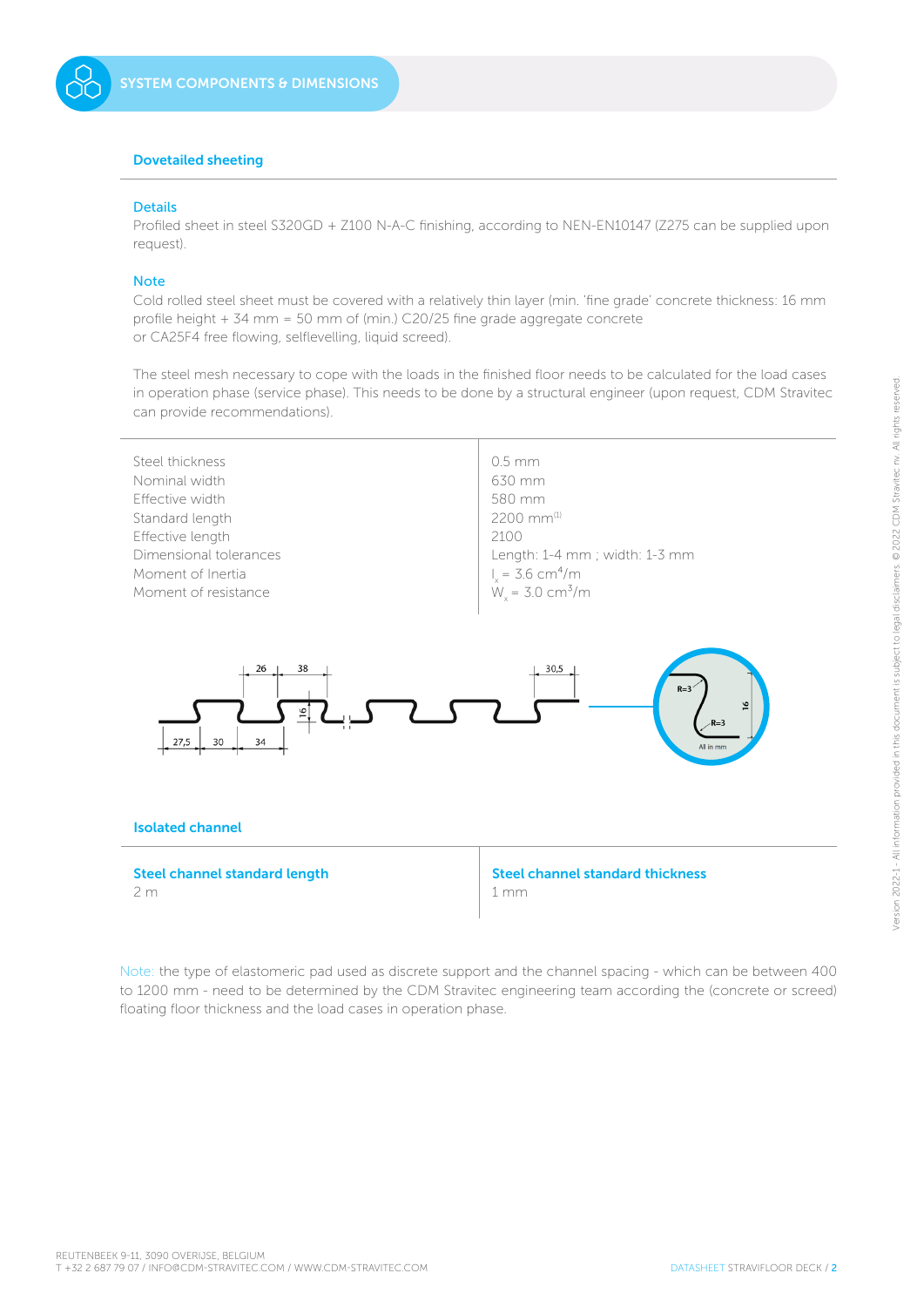# Standard dimensions 50/100/150/200 mm x 10 m

Standard thickness 10 mm

# Insulation material

## **Dimensions**

Defined according to project requirements

(1)Other lenghts available upon request

ACOUSTICAL RESULTS 电回应

# Test report LA.170209.R02 by Level Acoustics&Vibration<sup>(2)</sup> - Test Setup

- 1. Structural floor: 140 mm reinforced concrete slab
- 2. Isolated channel-L50
- 3. Mineral wool 40 mm
- 4. Floating floor: deck + 50 mm (16+34 mm) concrete

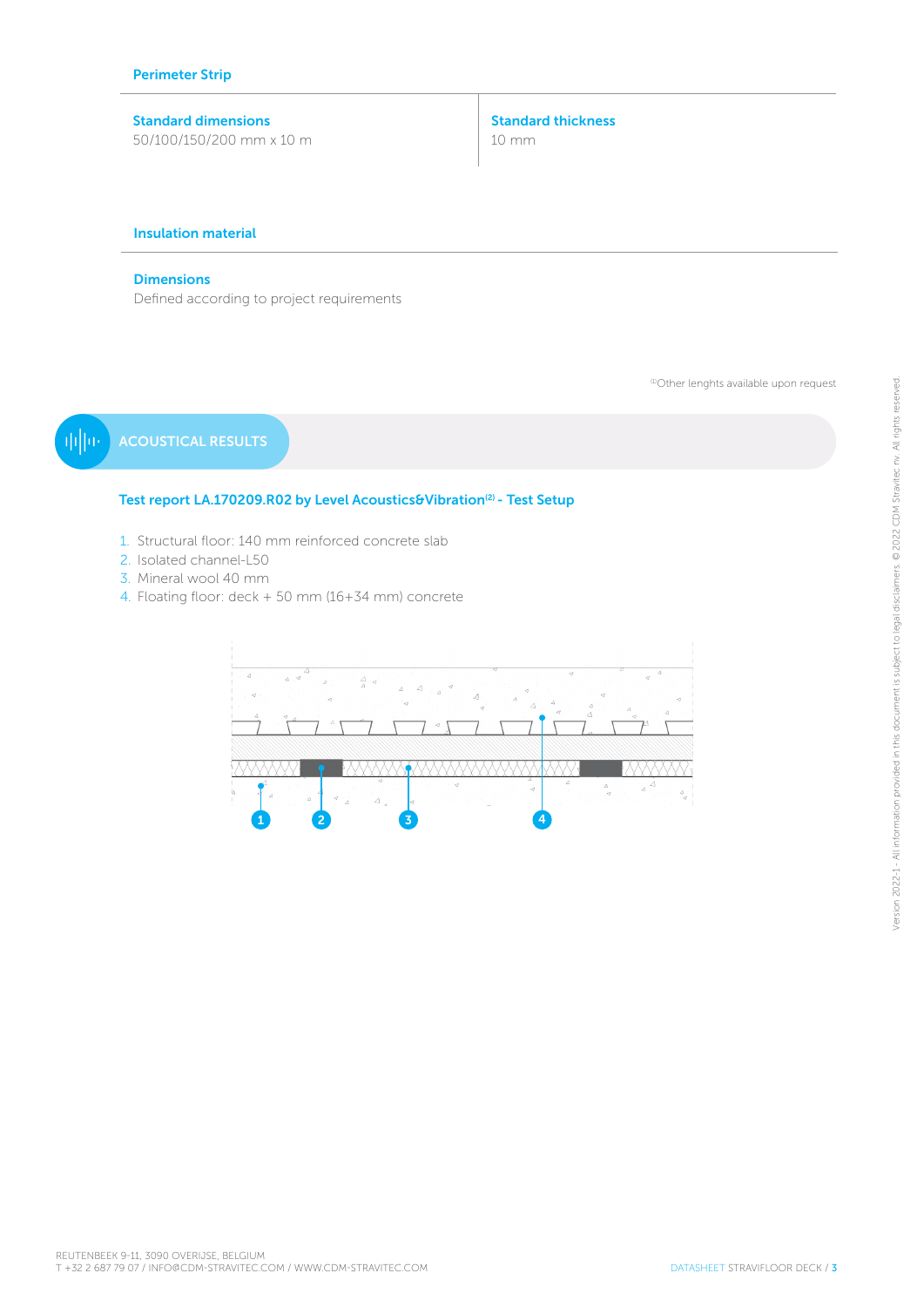# Acoustical Isolation



<sup>(1)</sup>Test report available upon request

 $^{(3)}$  R<sub>w</sub> is measured generally in accordance with ISO 10140-2 with additional vibration analyses (see report 170209.R02). Single figure ratings are<br>determined in accordance with EN-ISO 717-1

 $^{(4)}$  L<sub>nw</sub> is measured in accordance with ISO 10140-3 - Rating in accordance with EN-ISO 717-2